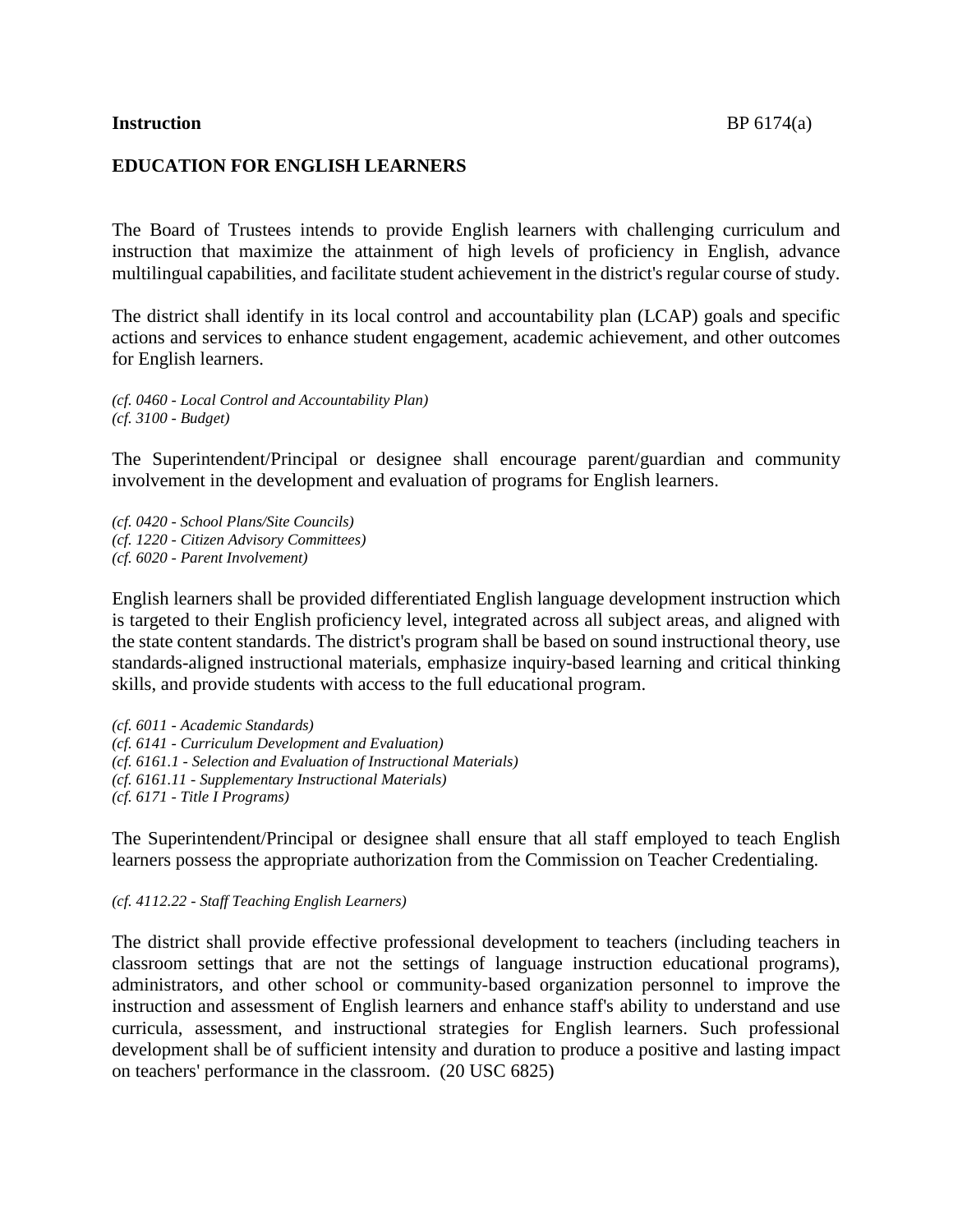*(cf. 4131 - Staff Development) (cf. 4231 - Staff Development) (cf. 4331 - Staff Development)*

Staff development shall also address the sociocultural needs of English learners and provide opportunities for teachers to engage in supportive, collaborative learning communities.

To support students' English language development, the Superintendent/Principal or designee may provide an adult literacy training program that leads to English fluency for parents/guardians and community members.

### **Identification and Assessment**

The Superintendent/Principal or designee shall maintain procedures for the early identification of English learners and an assessment of their proficiency and needs in the areas of listening, speaking, reading, and writing in English.

Once identified as an English learner, a student shall be annually assessed for language proficiency until he/she is reclassified based on criteria specified in the accompanying administrative regulation.

English learners' academic achievement in English language arts, mathematics, science, and any additional subject required by law shall be assessed using the California Assessment of Student Performance and Progress. As necessary, the test shall be administered with testing variations in accordance with 5 CCR 854.1-854.3. English learners who are in their first 12 months of attending a school in the United States shall be exempted from taking the English language arts assessment to the extent allowed by federal law. (Education Code 60603, 60640; 5 CCR 854.1-854.3)

*(cf. 6162.51 - State Academic Achievement Tests)*

Formative assessments may be utilized to analyze student performance and appropriately adapt teaching methodologies and instructions.

*(cf. 6162.5 - Student Assessment)*

## **Language Acquisition Programs**

The district shall offer research-based language acquisition programs that are designed to ensure English acquisition as rapidly and as effectively as possible and that provide instruction to students on the state-adopted academic content standards, including the English language development standards. (Education Code 306; 5 CCR 11300)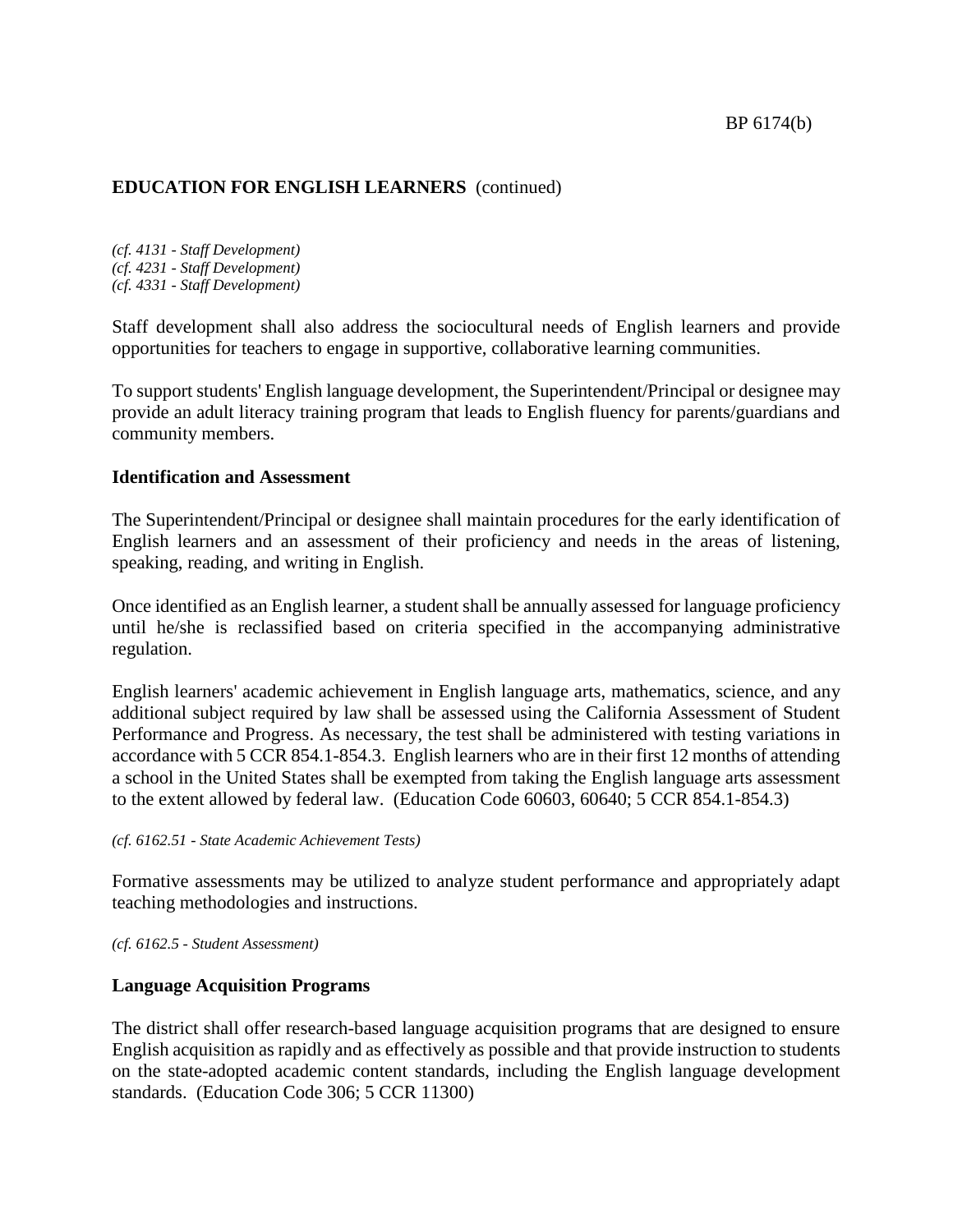At a minimum, the district shall offer a structured English immersion program which includes designated and integrated English language development. In the structured English immersion program, nearly all of the classroom instruction shall be provided in English, but with the curriculum and presentation designed for students who are learning English. (Education Code 305-306; 5 CCR 11309)

For the purpose of determining the amount of instruction to be conducted in English in the structured English immersion program, "nearly all" means that all classroom instruction shall be conducted in English except for clarification, explanation, and support as needed.

In addition, language acquisition programs offered by the district may include, but are not limited to, the following: (Education Code 305-306)

1. The district may offer a dual-language immersion program that provides integrated language learning and academic instruction for native speakers of English and native speakers of another language, with the goals of high academic achievement, first and second language proficiency, and cross-cultural understanding.

### *(cf. 6142.2 - World/Foreign Language Instruction)*

2. The district may offer a transitional or developmental program for English learners that provides literacy and academic instruction in English and a student's native language and that enables an English learner to achieve English proficiency and academic mastery of subject matter content and higher order thinking skills, including critical thinking, in order to meet state academic content standards.

The district's language acquisition programs for grades K-3 shall comply with class size requirements specified in Education Code 42238.02. (Education Code 310)

*(cf. 6151 - Class Size)*

In establishing the district's language acquisition programs, the Superintendent/Principal or designee shall consult with parents/guardians and the community during the LCAP development process. He/she shall also consult with administrators, teachers, and other personnel with appropriate authorizations and experience in establishing a language acquisition program. (Education Code 305)

At the beginning of each school year or upon a student's enrollment, parents/guardians shall be provided information on the types of language acquisition programs available to students enrolled in the district, including, but not limited to, a description of each program, the process to be followed in making a program selection, identification of any language to be taught in addition to English when the program includes instruction in another language, and the process to request establishment of a language acquisition program. (Education Code 310; 5 CCR 11310)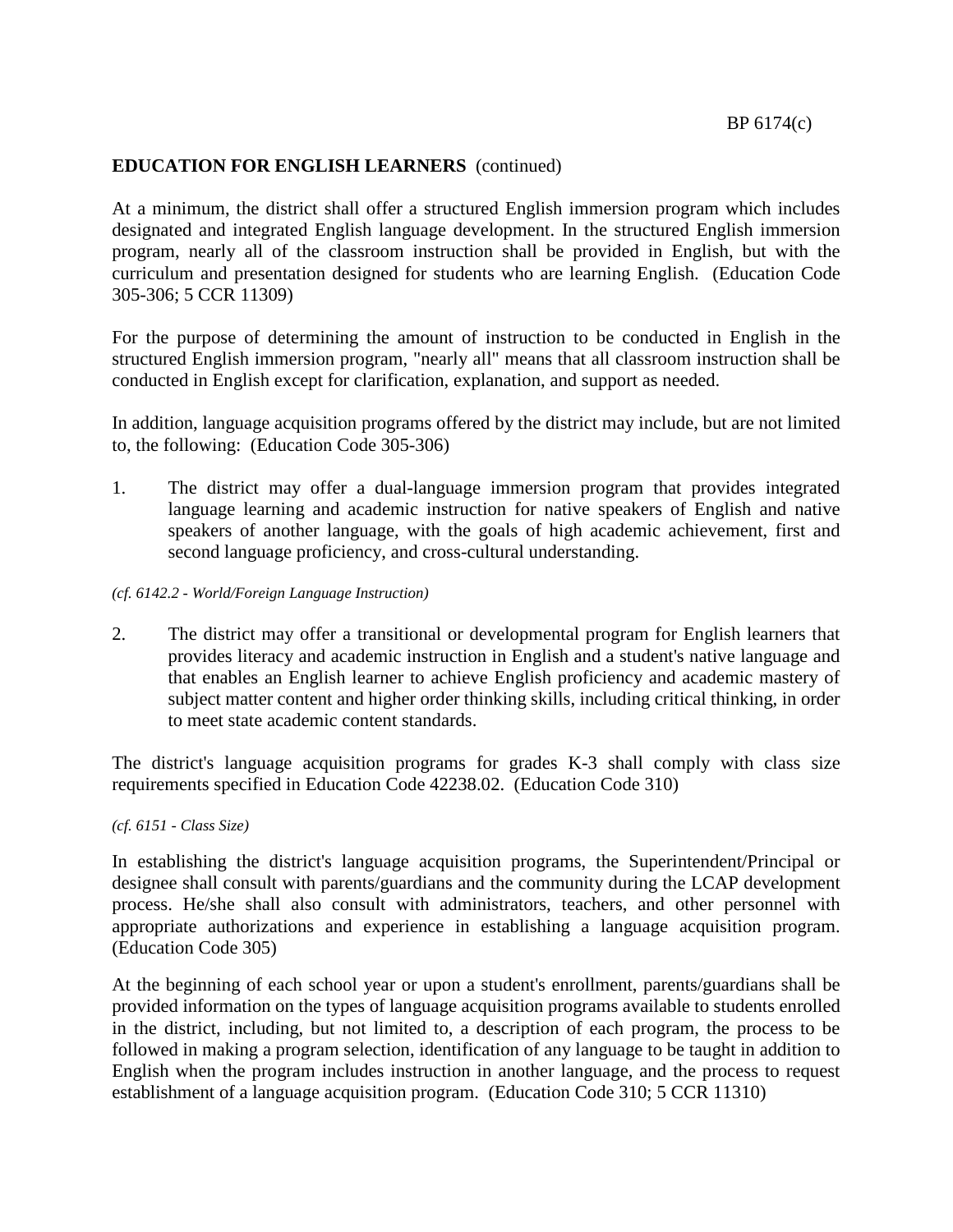#### *(cf. 5145.6 - Parental Notifications)*

Parents/guardians of English learners may choose a language acquisition program that best suits their child. To the extent possible, any language acquisition program requested by the parents/guardians of 30 or more students at the school or by the parents/guardians of 20 or more students at any grade level shall be offered by the school. (Education Code 310; 5 CCR 11311)

### **Reclassification**

When an English learner is determined based on state and district reclassification criteria to have acquired a reasonable level of English proficiency pursuant to Education Code 313 and 52164.6, or upon request by the student's parent/guardian, the student shall be transferred from a language acquisition program into an English language mainstream classroom.

### **Program Evaluation**

To evaluate the effectiveness of the district's educational program for English learners, the Superintendent/Principal or designee shall report to the Board, at least annually, regarding:

- 1. Progress of English learners towards proficiency in English
- 2. The number and percentage of English learners reclassified as fluent English proficient
- 3. The number and percentage of English learners who are or are at risk of being classified as long-term English learners in accordance with Education Code 313.1
- 4. The achievement of English learners on standards-based tests in core curricular areas
- 5. For any language acquisition program that includes instruction in a language other than English, student achievement in the non-English language in accordance with 5 CCR 11309
- 6. Progress toward any other goals for English learners identified in the district's LCAP
- 7. A comparison of current data with data from at least the previous year in regard to items #1-6 above
- 8. A comparison of data between the different language acquisition programs offered by the district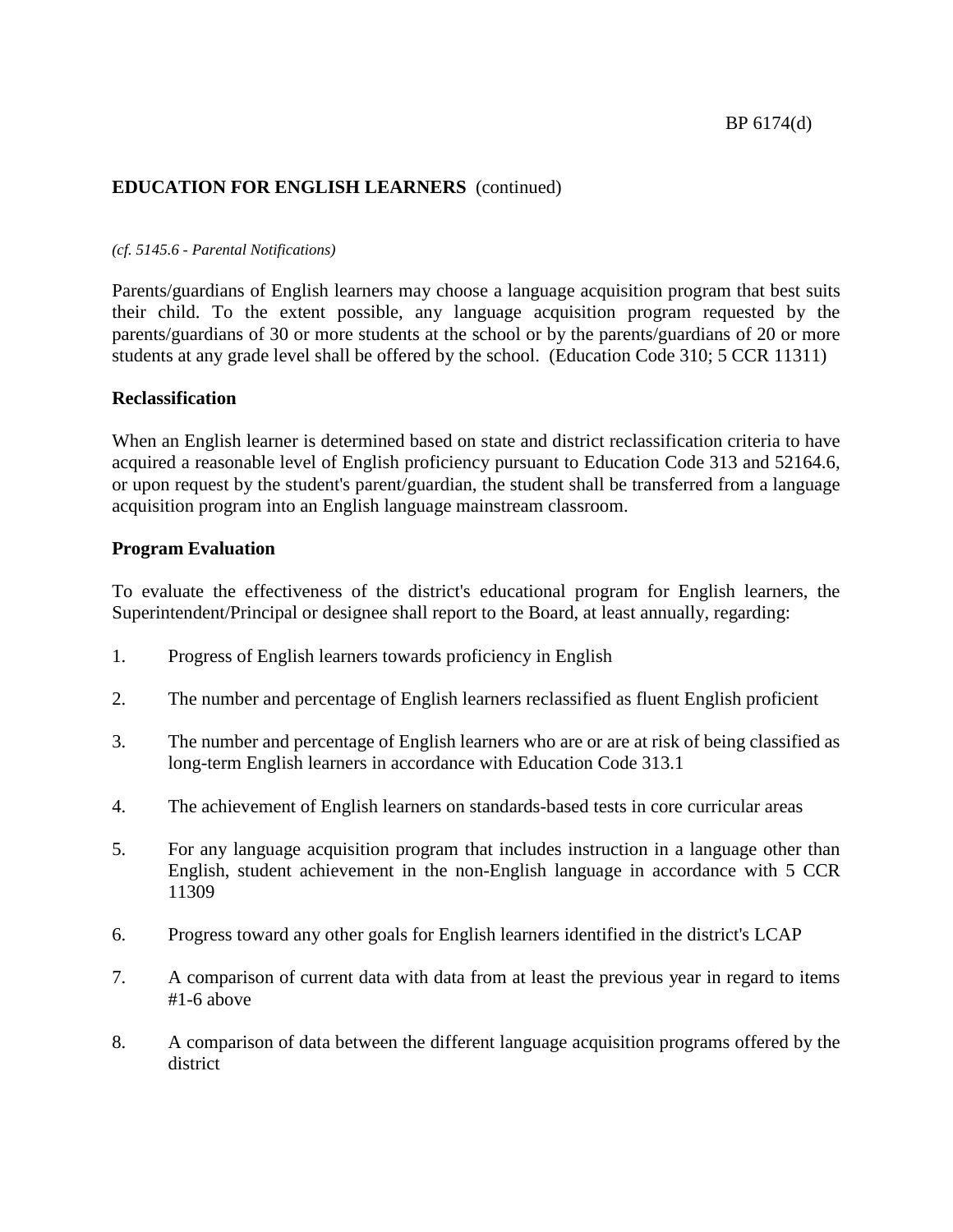The Superintendent/Principal or designee shall also provide the Board with regular reports from any district or schoolwide English learner advisory committees.

*Legal Reference: EDUCATION CODE 300-340 English language education, especially: 305-310 Language acquisition programs 313-313.5 Assessment of English proficiency 430-446 English Learner and Immigrant Pupil Federal Conformity Act 33050 State Board of Education waiver authority 42238.02-42238.03 Local control funding formula 44253.1-44253.11 Qualifications for teaching English learners 48980 Parental notifications 48985 Notices to parents in language other than English 52052 Numerically significant student subgroups 52060-52077 Local control and accountability plan 52160-52178 Bilingual Bicultural Act 56305 CDE manual on English learners with disabilities 60603 Definition, recently arrived English learner 60640 California Assessment of Student Performance and Progress 60810-60812 Assessment of language development 62002.5 Continuation of advisory committee after program sunsets CODE OF REGULATIONS, TITLE 5 854.1-854.3 CAASPP and universal tools, designated supports, and accommodations 854.9 CASSPP and unlisted resources for students with disabilities 11300-11316 English learner education 11510-11517.5 California English Language Development Test 11517.6-11519.5 English Language Proficiency Assessments for California UNITED STATES CODE, TITLE 20 1412 Individuals with Disabilities Education Act; state eligibility 1701-1705 Equal Educational Opportunities Act 6311 Title I state plan 6312 Title I local education agency plans 6801-7014 Title III, language instruction for English learners and immigrant students 7801 Definitions CODE OF FEDERAL REGULATIONS, TITLE 34 100.3 Discrimination prohibited 200.16 Assessment of English learners COURT DECISIONS Valeria O. v. Davis, (2002) 307 F.3d 1036 California Teachers Association v. State Board of Education et al., (9th Circuit, 2001) 271 F.3d 1141 McLaughlin v. State Board of Education, (1999) 75 Cal.App.4th 196 Teresa P. et al v. Berkeley Unified School District et al, (1989) 724 F.Supp. 698 ATTORNEY GENERAL OPINIONS 83 Ops.Cal.Atty.Gen. 40 (2000)*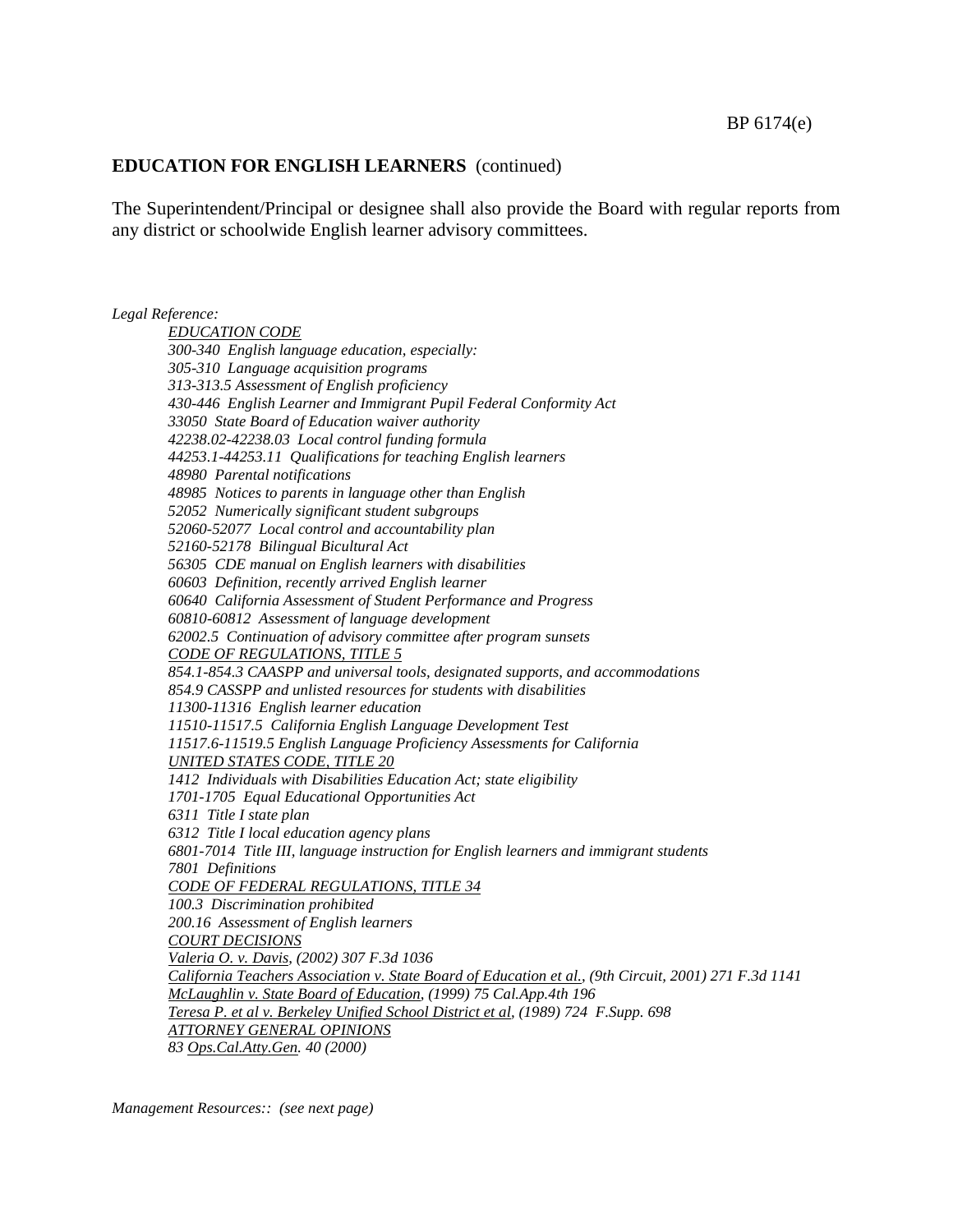*Management Resources:*

| neni iyesomrces.                                                                                        |
|---------------------------------------------------------------------------------------------------------|
| <b>CSBA PUBLICATIONS</b>                                                                                |
| English Learners in Focus: The English Learner Roadmap: Providing Direction for English Learner         |
| Success, Governance Brief, February 2018                                                                |
| English Learners in Focus, Issue 4: Expanding Bilingual Education in California after Proposition 58,   |
| Governance Brief, March 2017                                                                            |
| English Learners in Focus, Issue 1: Updated Demographic and Achievement Profile of California's         |
| English Learners, Governance Brief, rev. September 2016                                                 |
| English Learners in Focus, Issue 3: Ensuring High-Quality Staff for English Learners, Governance Brief, |
| July 2016                                                                                               |
| English Learners in Focus, Issue 2: The Promise of Two-Way Immersion Programs, Governance Brief,        |
| September 2014                                                                                          |
| CALIFORNIA DEPARTMENT OF EDUCATION PUBLICATIONS                                                         |
| California English Learner Roadmap: Strengthening Comprehensive Educational Policies, Programs and      |
| Practices for English Learners, 2018                                                                    |
| Matrix One: Universal Tools, Designated Supports, and Accommodations for the California Assessment of   |
| Student Performance and Progress for 2017-18, rev. August 2017                                          |
| Reclassification Guidance for 2017-18, CDE Correspondence, April 28, 2017                               |
| Integrating the CA ELD Standards into K-12 Mathematics and Science Teaching and Learning, December      |
| 2015                                                                                                    |
| Next Generation Science Standards for California Public Schools, Kindergarten through Grade Twelve,     |
| rev. March 2015                                                                                         |
| English Language Arts/English Language Development Framework for California Public Schools:             |
| Transitional Kindergarten Through Grade Twelve, 2014                                                    |
| Common Core State Standards for Mathematics, rev. 2013                                                  |
| English Language Development Standards for California Public Schools: Kindergarten Through Grade        |
| Twelve, 2012                                                                                            |
| THE EDUCATION TRUST-WEST PUBLICATIONS                                                                   |
| Unlocking Learning II: Math as a Lever for English Learner Equity, March 2018                           |
| Unlocking Learning: Science as a Lever for English Learner Equity, January 2017                         |
| <b>U.S. DEPARTMENT OF EDUCATION PUBLICATIONS</b>                                                        |
| Accountability for English Learners Under the ESEA, Non-Regulatory Guidance, January 2017               |
| Innovative Solutions for Including Recently Arrived English Learners in State Accountability Systems: A |
| Guide for States, January 2017                                                                          |
| English Learner Tool Kit for State and Local Educational Agencies (SEAs and LEAs), rev. November 2016   |
| English Learners and Title III of the Elementary and Secondary Education Act (ESEA), as Amended by the  |
| Every Student Succeeds Act (ESSA), Non-Regulatory Guidance, September 23, 2016                          |
| Dear Colleague Letter: English Learner Students and Limited English Proficient Parents, January 7, 2015 |
| <b>WEB SITES</b>                                                                                        |
| CSBA: http://www.csba.org                                                                               |
| California Association for Bilingual Education: http://www.gocabe.org                                   |
| California Department of Education: http://www.cde.ca.gov/sp/el                                         |
| National Clearinghouse for English Language Acquisition: http://www.ncela.us                            |
| The Education Trust-West: https://west.edtrust.org                                                      |

*U.S. Department of Education: [http://www.ed.gov](http://www.ed.gov/)*

Policy **CUDDEBACK UNION ELEMENTARY SCHOOL DISTRICT**<br>adopted: December 11, 2019 Carlotta, California adopted: December 11, 2019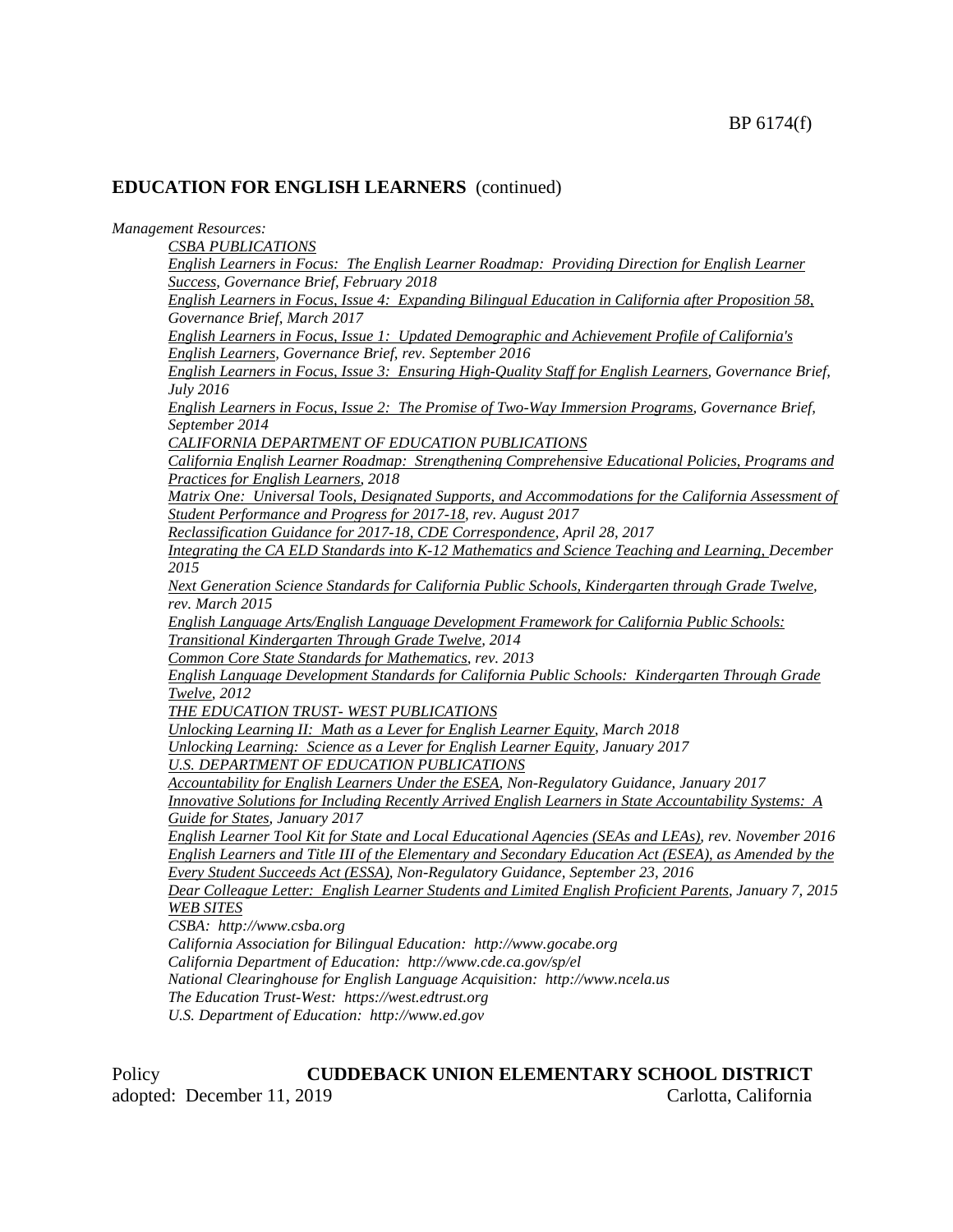### **Instruction** AR 6174(a)

# **EDUCATION FOR ENGLISH LEARNERS**

# **Definitions**

*English learner* means a student who is age 3-21 years, who is enrolled or is preparing to enroll in an elementary or secondary school, and whose difficulties in speaking, reading, writing, or understanding the English language may be sufficient to deny the student the ability to meet state academic standards, the ability to successfully achieve in classrooms where the language of instruction is English, or the opportunity to participate fully in society. An English learner may include a student who was not born in the United States or whose native language is a language other than English; a student who is Native American or Alaska Native, or a native resident of the outlying areas, who comes from an environment where a language other than English has had a significant impact on the individual's level of English language proficiency; or a student who is migratory, whose native language is a language other than English, and who comes from an environment where a language other than English is dominant. (Education Code 306; 20 USC 7801)

*Designated English language development* means instruction provided during a time set aside in the regular school day for focused instruction on the state-adopted English language development standards to assist English learners to develop critical English language skills necessary for academic content learning in English. (5 CCR 11300)

*Integrated English language development* means instruction in which the state-adopted English language development standards are used in tandem with the state-adopted academic content standards. Integrated English language development includes specially designed academic instruction in English. (5 CCR 11300)

*Native speaker of English* means a student who has learned and used English in his/her home from early childhood and English has been his/her primary means of concept formation and communication. (Education Code 306)

### **Identification and Assessments**

Upon enrollment in the district, each student's primary language shall be determined through the use of a home language survey. (Education Code 52164.1; 5 CCR 11307)

Any student who is identified as having a primary language other than English as determined by the home language survey, and who has not previously been identified as an English learner by a California public school or for whom there is no record of results from an administration of an English language proficiency test, shall be initially assessed for English proficiency using the English Language Proficiency Assessments for California (ELPAC). (Education Code 313, 52164.1; 5 CCR 11511)

Each year after a student is identified as an English learner and until he/she is redesignated as English proficient, the summative assessment of the ELPAC shall be administered to the student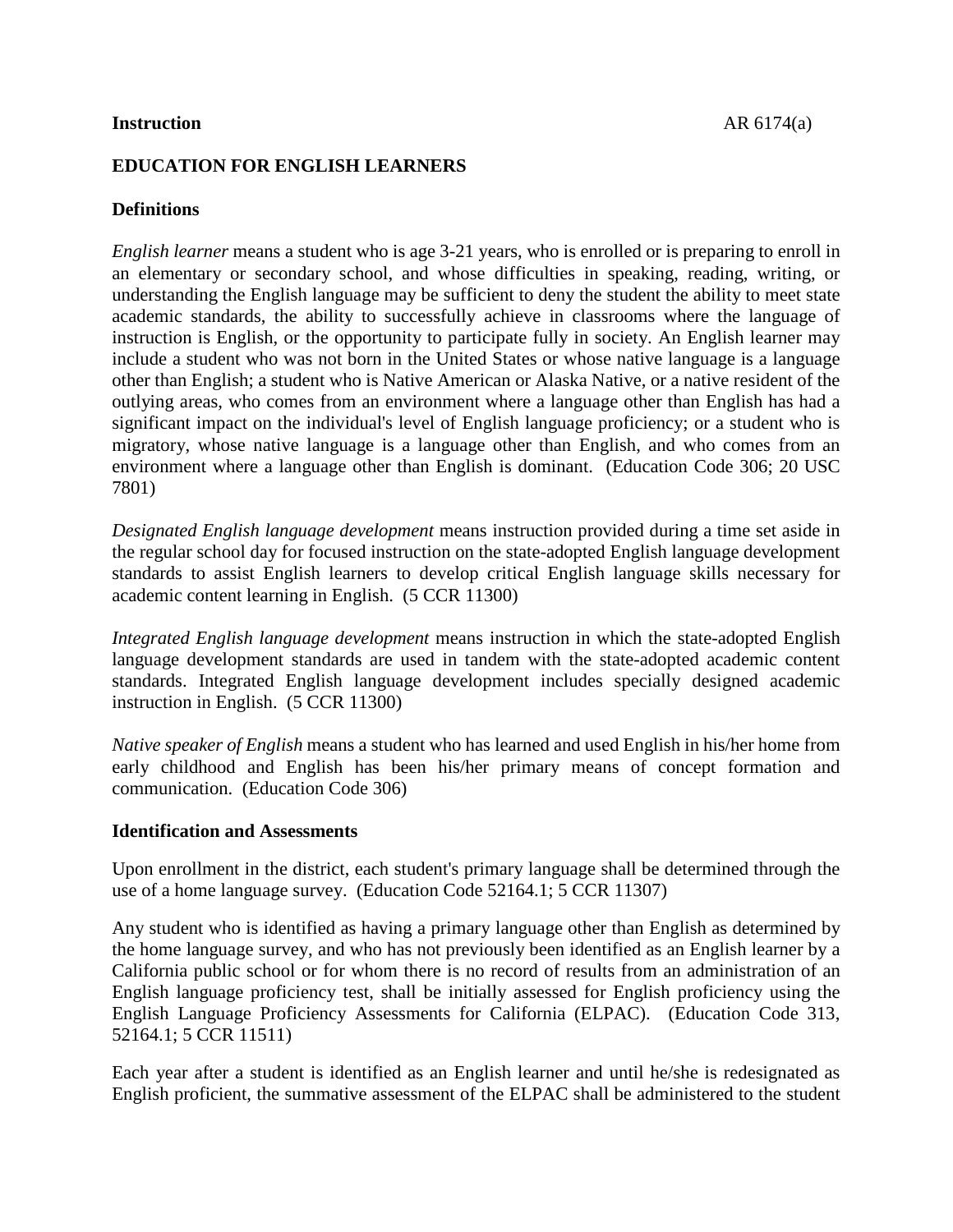during a four-month period after January 1 as determined by the California Department of Education. (Education Code 313)

AR 6174(b)

# **EDUCATION FOR ENGLISH LEARNERS** (continued)

The ELPAC shall be administered in accordance with test publisher instructions and 5 CCR 11518.5-11518.20. Variations and accommodations in test administration may be provided to English learners pursuant to 5 CCR 11518.30-11518.35.

Any student with a disability who is identified as an English learner shall be allowed to take the assessment with those accommodations for testing that the student has regularly used during instruction and classroom assessment as delineated in the student's individualized education program (IEP) or Section 504 plan. If the student is unable to participate in the assessment or a portion of the assessment even with such accommodations, an alternate assessment for English language proficiency shall be administered to the student as set forth in his/her IEP. (5 CCR 11518.25-11518.35; 20 USC 1412)

*(cf. 6159 - Individualized Education Program) (cf. 6162.51 - State Academic Achievement Tests) (cf. 6164.6 - Identification and Education Under Section 504)*

The Superintendent/Principal or designee shall notify parents/guardians of their child's results on the ELPAC within 30 calendar days following receipt of the results from the test contractor. (Education Code 52164.1; 5 CCR 11511.5)

## *(cf. 5145.6 - Parental Notifications)*

The parent/guardian of a student participating in, or identified for participation in, a language instruction program supported by federal Title I or Title III funds shall receive notification of the assessment of his/her child's English proficiency. Such notice shall be provided not later than 30 calendar days after the beginning of the school year or, if the student is identified for program participation during the school year, within two weeks of the student's placement in the program. The notice shall include all of the following: (Education Code 313.2, 440; 20 USC 6312)

- 1. The reason for the identification of the student as an English learner and the need for placement in a language acquisition program
- 2. The level of English proficiency, how the level was assessed, and the status of the student's academic achievement
- 3. A description of the language acquisition program in which the student is, or will be, participating, including a description of all of the following: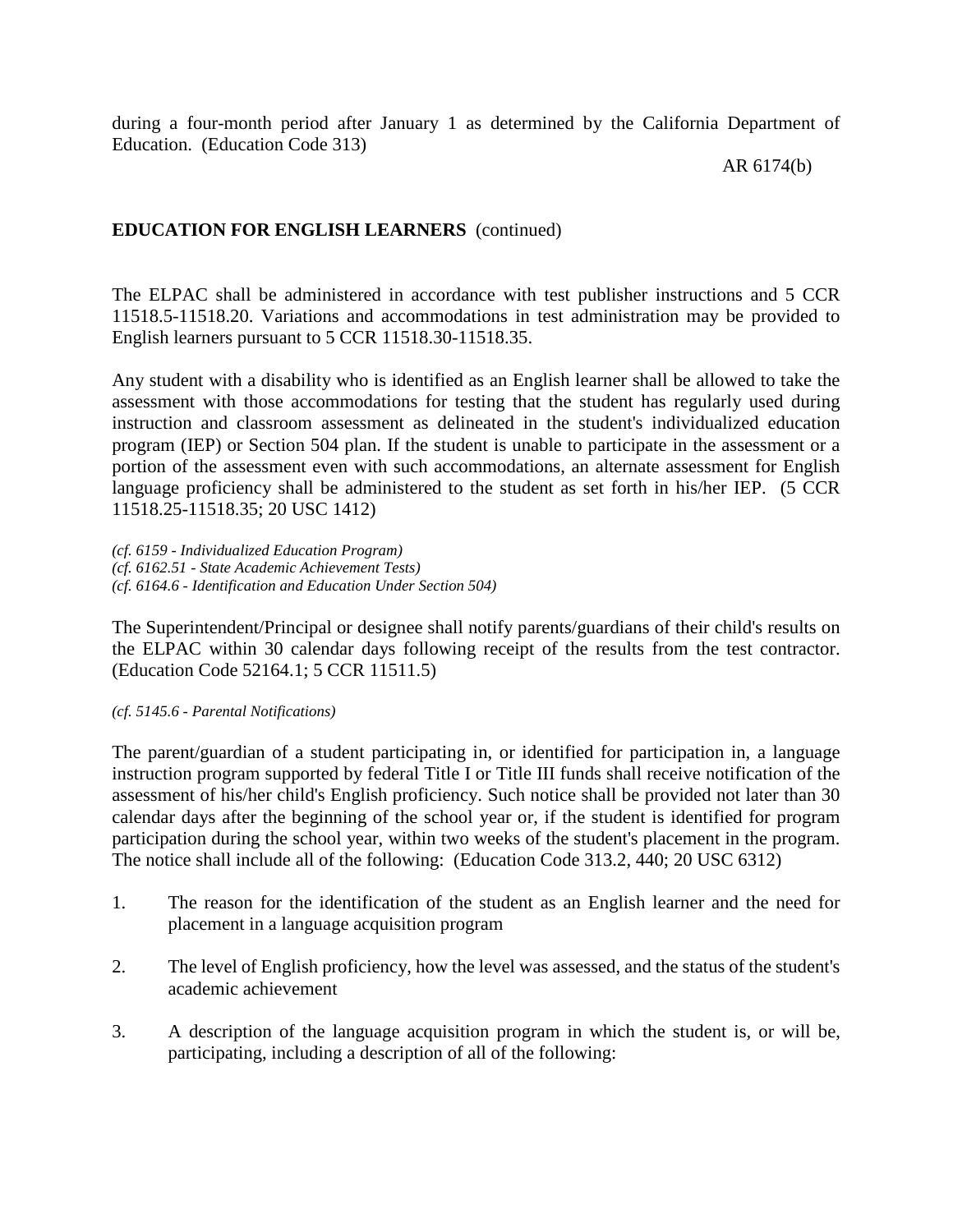a. The methods of instruction used in the program and in other available programs, including how such programs differ in content, instructional goals, and the use of English and a native language in instruction

# AR 6174(c)

# **EDUCATION FOR ENGLISH LEARNERS** (continued)

- b. The manner in which the program will meet the educational strengths and needs of the student
- c. The manner in which the program will help the student develop his/her English proficiency and meet age-appropriate academic standards for grade promotion and graduation
- d. The specific exit requirements for the program, the expected rate of transition from the program into classes not tailored for English learners, and the expected rate of graduation from secondary school if applicable
- e. Where the student has been identified for special education, the manner in which the program meets the requirements of the student's IEP
- 4. As applicable, the identification of a student as a long-term English learner or at risk of becoming a long-term English learner, as defined in Education Code 313.1, and the manner in which the program for English language development instruction will meet the educational strengths and needs of such students and help such students develop English proficiency and meet age-appropriate academic standards
- 5. Information about the parent/guardian's right to have the student immediately removed from a program upon the parent/guardian's request
- 6. Information regarding a parent/guardian's option to decline to enroll the student in the program or to choose another program or method of instruction, if available
- 7. Information designed to assist a parent/guardian in selecting among available programs, if more than one program or method is offered

## **Language Acquisition Programs**

Whenever parents/guardians of enrolled students, and those enrolled for attendance in the next school year, request that the district establish a specific language acquisition program in accordance with Education Code 310, such requests shall be addressed through the following process: (5 CCR 11311)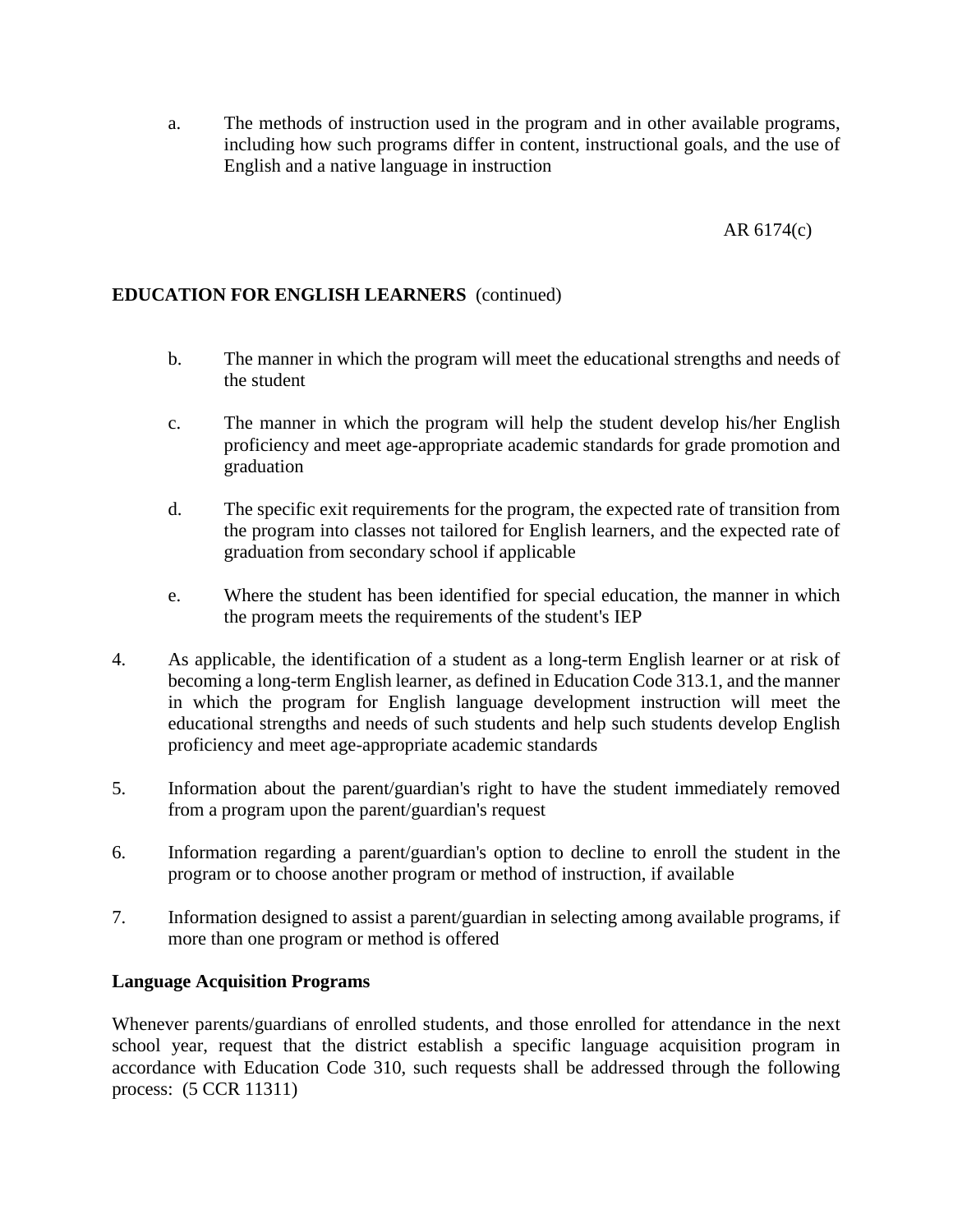1. The school shall make a written record of each request, including any request submitted verbally, that includes the date of the request, the names of the parent/guardian and student making the request, a general description of the request, and the student's grade level on the date of the request. As needed, the school shall assist the parent/guardian in clarifying the request. All requests shall be maintained for at least three years from the date of the request.

### AR 6174(d)

## **EDUCATION FOR ENGLISH LEARNERS** (continued)

- 2. The school shall monitor requests on a regular basis and notify the Superintendent/Principal or designee when the parents/guardians of at least 30 students enrolled in the school, or at least 20 students in the same grade level, request the same or a substantially similar type of language acquisition program. If the requests are for a multilingual program model, the district shall consider requests from parents/guardians of students enrolled in the school who are native English speakers in determining whether this threshold is reached.
- 3. If the number of parents/guardians described in item #2 is attained, the Superintendent/Principal or designee shall:
	- a. Within 10 days of reaching the threshold, notify the parents/guardians of students attending the school, the school's teachers, administrators, and the district's English learner parent advisory committee and parent advisory committee, in writing, of the requests for a language acquisition program
	- b. Identify costs and resources necessary to implement any new language acquisition program, including, but not limited to, certificated teachers with the appropriate authorizations, necessary instructional materials, pertinent professional development for the proposed program, and opportunities for parent/guardian and community engagement to support the proposed program goals
	- c. Within 60 calendar days of reaching the threshold number of parents/guardians described in item #2 above, determine whether it is possible to implement the requested language acquisition program and provide written notice of the determination to parents/guardians of students attending the school, the school's teachers, and administrators
	- d. If a determination is made to implement the language acquisition program, create and publish a reasonable timeline of actions necessary to implement the program. If a determination is made that it is not possible to implement the program, provide a written explanation of the reason(s) the program cannot be provided.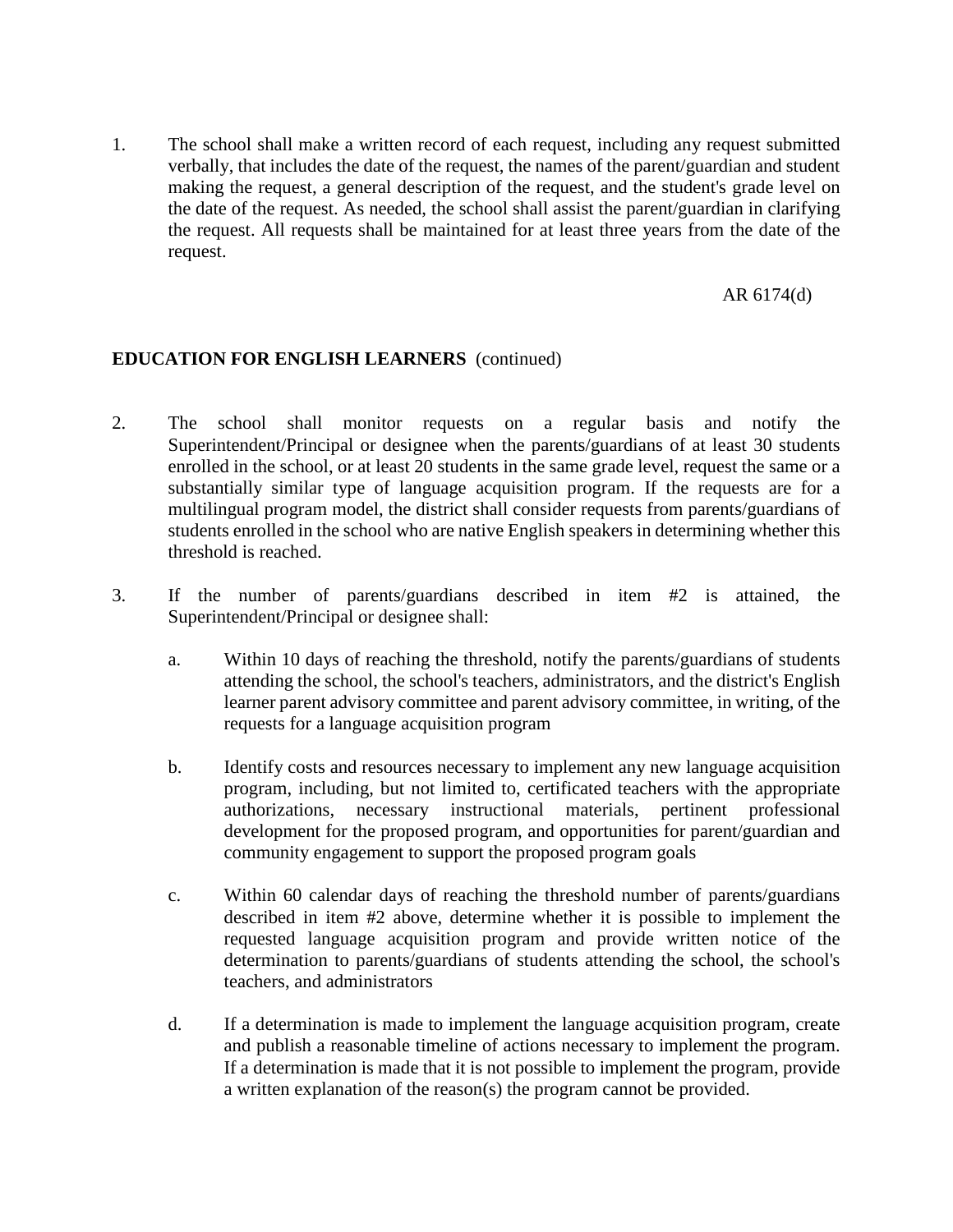The district shall notify parents/guardians at the beginning of each school year or upon the student's enrollment regarding the process to request a language acquisition program, including a duallanguage immersion program, for their child. The notice shall also include the following: (5 CCR 11309, 11310)

1. A description of the programs provided, including structured English immersion

# AR 6174(e)

# **EDUCATION FOR ENGLISH LEARNERS** (continued)

- 2. Identification of any language to be taught in addition to English when the program includes instruction in a language other than English
- 3. The manner in which the program is designed using evidence-based research and includes both designated and integrated English language development
- 4. The manner in which the district has allocated sufficient resources to effectively implement the program, including, but not limited to, certificated teachers with the appropriate authorizations, necessary instructional materials, pertinent professional development, and opportunities for parent/guardian and community engagement to support the program goals
- 5. The manner in which the program will, within a reasonable period of time, lead to language proficiency and achievement of the state-adopted content standards in English and, when the program includes instruction in another language, in that other language
- 6. The process to request establishment of a language acquisition program not offered at the school
- 7. For any dual-language immersion program offered, the specific languages to be taught. The notice also may include the program goals, methodology used, and evidence of the proposed program's effectiveness.

## **Reclassification/Redesignation**

The district shall continue to provide additional and appropriate educational services to English learners for the purposes of overcoming language barriers until they: (5 CCR 11302)

1. Demonstrate English language proficiency comparable to that of the district's average native English language speakers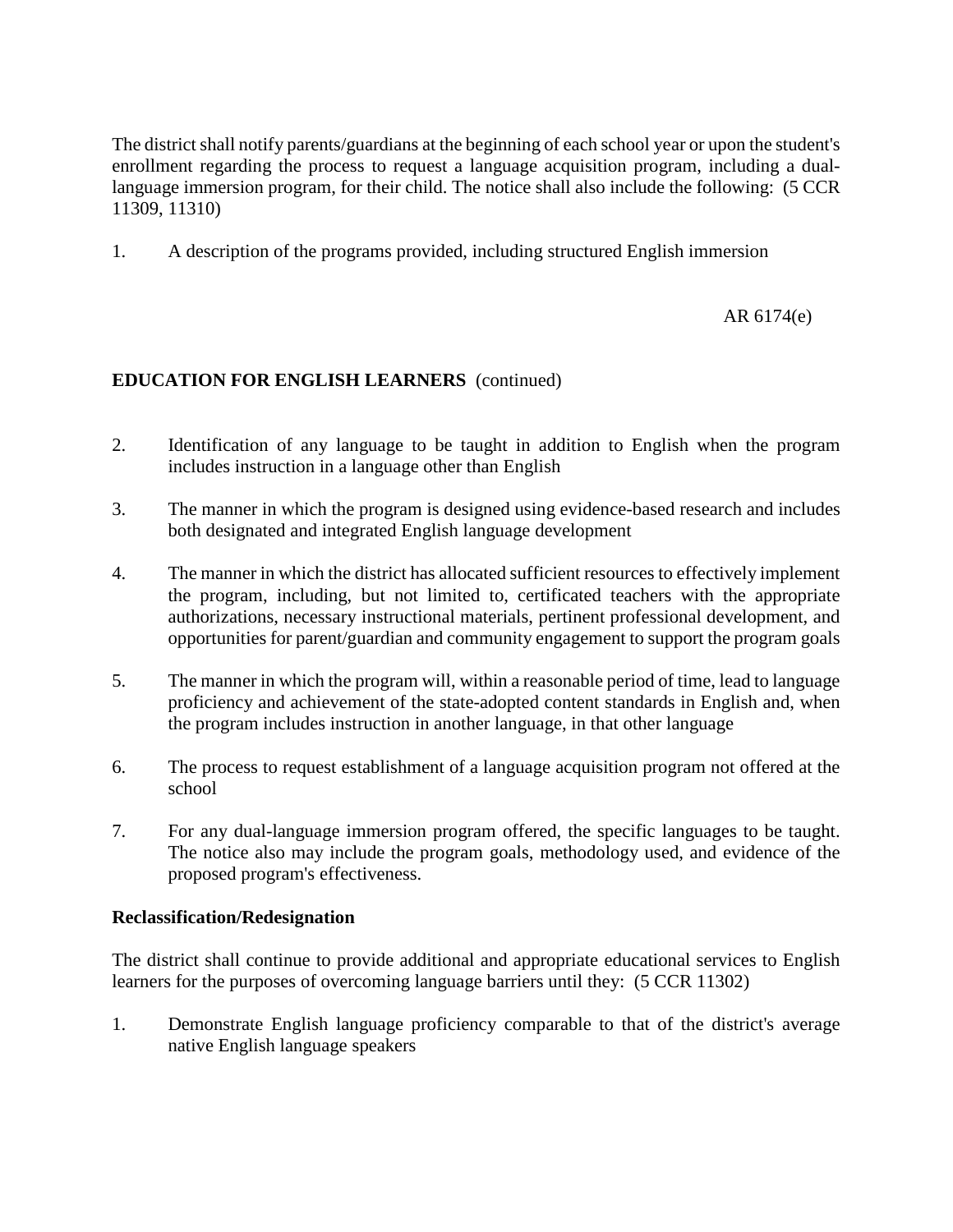2. Recoup any academic deficits which may have been incurred in other areas of the core curriculum as a result of language barriers

English learners shall be reclassified as fluent English proficient when they are able to comprehend, speak, read, and write English well enough to receive instruction in an English language mainstream classroom and make academic progress at a level substantially equivalent to that of students of the same age or grade whose primary language is English and who are in the regular course of study. (Education Code 52164.6)

AR 6174(f)

# **EDUCATION FOR ENGLISH LEARNERS** (continued)

The measures used to determine whether an English learner shall be reclassified as fluent English proficient shall include, but not be limited to: (Education Code 313, 52164.6; 5 CCR 11303)

- 1. Assessment of English language proficiency using an objective assessment instrument, including, but not limited to, the ELPAC
- 2. Participation of the student's classroom teacher and any other certificated staff with direct responsibility for teaching or placement decisions related to the student
- 3. Parent/guardian opinion and consultation

The Superintendent/Principal or designee shall provide the parent/guardian with notice and a description of the reclassification process and of his/her opportunity to participate in the process and shall encourage his/her involvement in the process.

4. Student performance on an objective assessment of basic skills in English that shows whether the student is performing at or near grade level

The Superintendent/Principal or designee shall monitor the progress of reclassified students to ensure their correct classification and placement. (5 CCR 11304)

## **Advisory Committee**

A parent/guardian advisory committee shall be established at the district level when there are more than 50 English learners in the district and at the school level when there are more than 20 English learners at the school. Parents/guardians of English learners shall constitute committee membership in at least the same percentage as English learners represent of the total number of students in the school. (Education Code 52176; 5 CCR 11308)